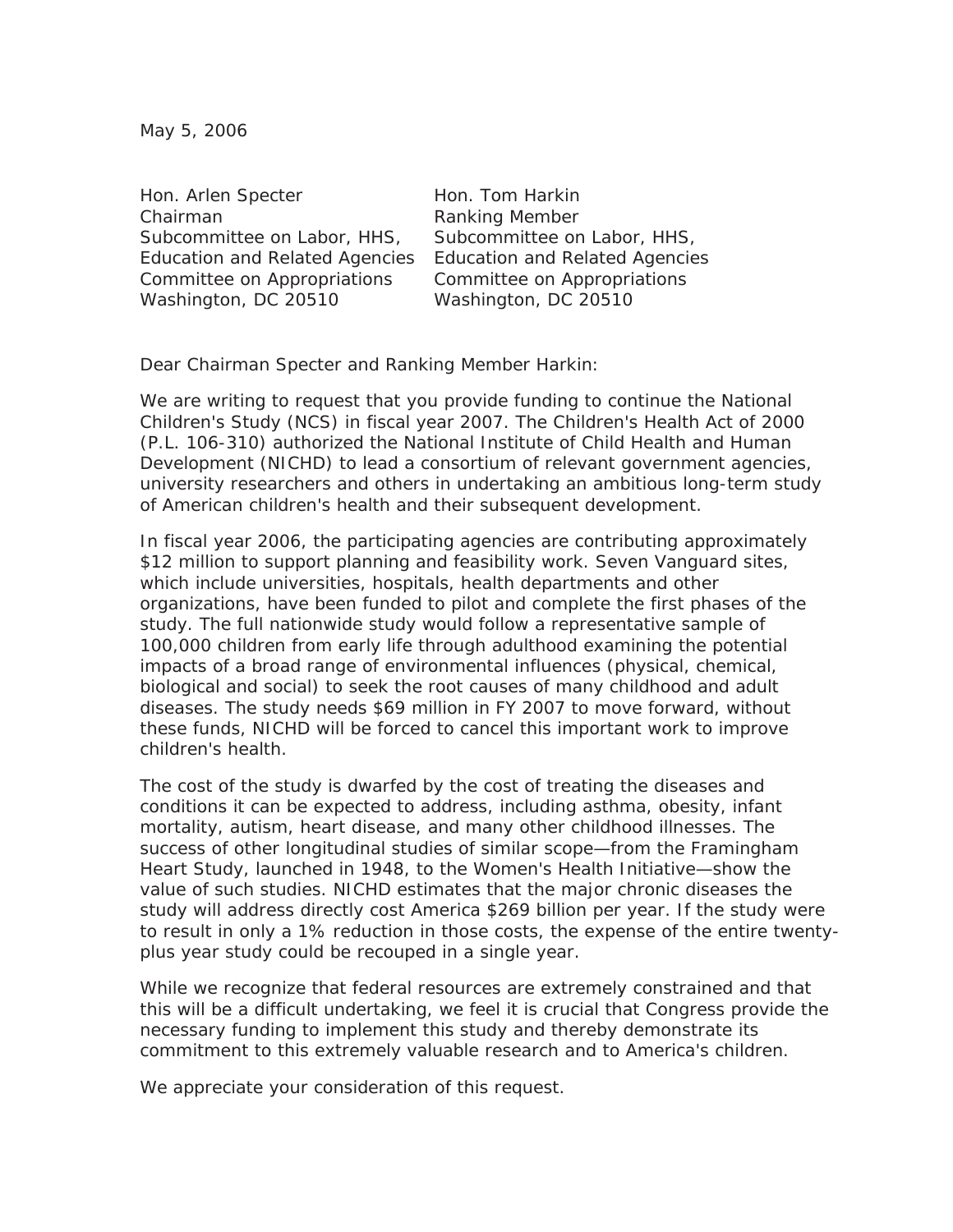Sincerely,

Ambulatory Pediatric Association American Chemistry Council American Pediatric Society American Academy of Child and Adolescent Psychiatry American Academy of Pediatrics American Academy of Sleep Medicine American Anthropological Association American Association for Clinical Chemistry American Association on Mental Retardation American Heart Association American Psychological Association American Society of Pediatric Nephrology American Society for Reproductive Medicine American Sociological Association American Speech-Language-Hearing Association Arthritis Foundation Association of Population Centers Association of SIDS and Infant Mortality Programs Association of University Centers on Disabilities Association of Women's Health, Obstetrics and Neonatal Nurses Autism Speaks Catholic Charities USA Catholic Health Association of the United States Catholic Healthcare West Children's Environmental Health Network Consortium of Social Science Association Cooley's Anemia Foundation Easter Seals Family Voices First Candle FRAXA Research Foundation Jeffrey Modell Foundation Learning Disabilities Association of America March of Dimes National Assembly on School-Based Health Care National Association for Children's Behavioral Health National Association of Children's Hospitals National Association of Pediatric Nurse Practitioners National Catholic Partnership on Disability National Catholic Rural Life Conference National Center for Learning Disabilities National Council of Catholic Women National Downs Syndrome Congress National Osteoporosis Foundation National Mental Health Association Osteogenesis Imperfecta Foundation